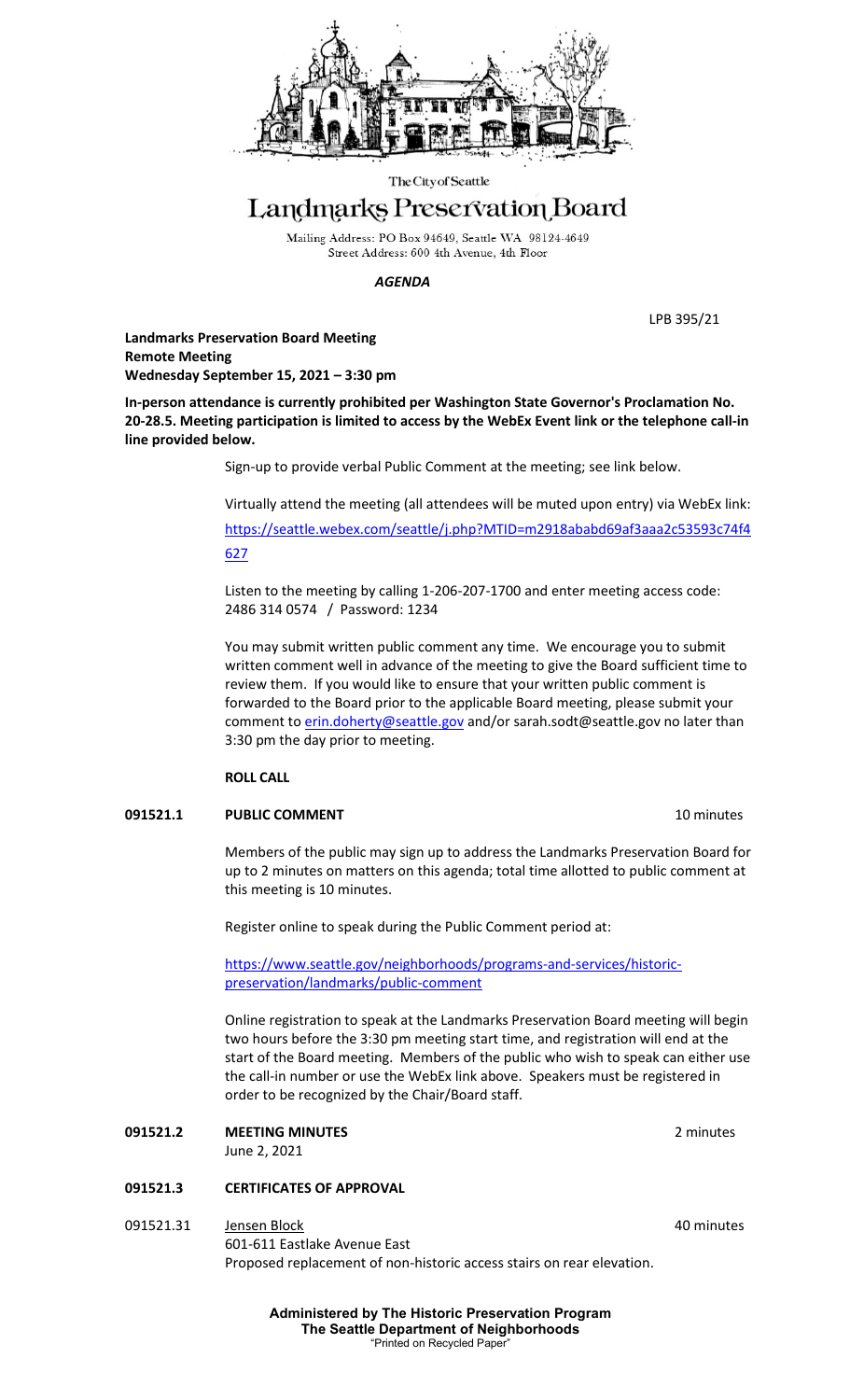Attachments:

Staff Report

[http://www.seattle.gov/Documents/Departments/Neighborhoods/HistoricPr](http://www.seattle.gov/Documents/Departments/Neighborhoods/HistoricPreservation/Landmarks/LandmarksPreservationBoard/MeetingDocuments/Jensen_SR.pdf) [eservation/Landmarks/LandmarksPreservationBoard/MeetingDocuments/Jen](http://www.seattle.gov/Documents/Departments/Neighborhoods/HistoricPreservation/Landmarks/LandmarksPreservationBoard/MeetingDocuments/Jensen_SR.pdf) [sen\\_SR.pdf](http://www.seattle.gov/Documents/Departments/Neighborhoods/HistoricPreservation/Landmarks/LandmarksPreservationBoard/MeetingDocuments/Jensen_SR.pdf)

Presentation Package

[http://www.seattle.gov/Documents/Departments/Neighborhoods/HistoricPreservati](http://www.seattle.gov/Documents/Departments/Neighborhoods/HistoricPreservation/Landmarks/LandmarksPreservationBoard/MeetingDocuments/Jensen_set.pdf) [on/Landmarks/LandmarksPreservationBoard/MeetingDocuments/Jensen\\_set.pdf](http://www.seattle.gov/Documents/Departments/Neighborhoods/HistoricPreservation/Landmarks/LandmarksPreservationBoard/MeetingDocuments/Jensen_set.pdf)

#### **091521.4 CONTROLS & INCENTIVES**

091521.41 La Quinta **La Cuinta de La Cuinta de La Cuinta de La Cuinta de La Cuinta de La Cuinta de La Cuinta d** 1710 E Denny Way Request for extension

# **0901521.5 NOMINATIONS**

091521.51 Blackford Hall **All Accord Foundation** All Accord 40 minutes 1200 Terry Avenue

Attachments:

Staff Report [http://www.seattle.gov/Documents/Departments/Neighborhoods/HistoricPr](http://www.seattle.gov/Documents/Departments/Neighborhoods/HistoricPreservation/Landmarks/LandmarksPreservationBoard/MeetingDocuments/BlackfordHall_SR.pdf) [eservation/Landmarks/LandmarksPreservationBoard/MeetingDocuments/Bla](http://www.seattle.gov/Documents/Departments/Neighborhoods/HistoricPreservation/Landmarks/LandmarksPreservationBoard/MeetingDocuments/BlackfordHall_SR.pdf) [ckfordHall\\_SR.pdf](http://www.seattle.gov/Documents/Departments/Neighborhoods/HistoricPreservation/Landmarks/LandmarksPreservationBoard/MeetingDocuments/BlackfordHall_SR.pdf)

Nomination Application

[http://www.seattle.gov/Documents/Departments/Neighborhoods/HistoricPreservati](http://www.seattle.gov/Documents/Departments/Neighborhoods/HistoricPreservation/Landmarks/LandmarksPreservationBoard/MeetingDocuments/LPBCurrentNom_Blackford.pdf) [on/Landmarks/LandmarksPreservationBoard/MeetingDocuments/LPBCurrentNom\\_B](http://www.seattle.gov/Documents/Departments/Neighborhoods/HistoricPreservation/Landmarks/LandmarksPreservationBoard/MeetingDocuments/LPBCurrentNom_Blackford.pdf) [lackford.pdf](http://www.seattle.gov/Documents/Departments/Neighborhoods/HistoricPreservation/Landmarks/LandmarksPreservationBoard/MeetingDocuments/LPBCurrentNom_Blackford.pdf)

## Designation Presentation

[http://www.seattle.gov/Documents/Departments/Neighborhoods/HistoricPr](http://www.seattle.gov/Documents/Departments/Neighborhoods/HistoricPreservation/Landmarks/LandmarksPreservationBoard/MeetingDocuments/BlackfordHall_Designation_presentation_2021_09_15.pdf) [eservation/Landmarks/LandmarksPreservationBoard/MeetingDocuments/Bla](http://www.seattle.gov/Documents/Departments/Neighborhoods/HistoricPreservation/Landmarks/LandmarksPreservationBoard/MeetingDocuments/BlackfordHall_Designation_presentation_2021_09_15.pdf) [ckfordHall\\_Designation\\_presentation\\_2021\\_09\\_15.pdf](http://www.seattle.gov/Documents/Departments/Neighborhoods/HistoricPreservation/Landmarks/LandmarksPreservationBoard/MeetingDocuments/BlackfordHall_Designation_presentation_2021_09_15.pdf)

091521.52 Cassel Crag Apartment Building Cassel Cray AD minutes 1218 Terry Avenue

Attachments:

#### Staff Report

[http://www.seattle.gov/Documents/Departments/Neighborhoods/HistoricPr](http://www.seattle.gov/Documents/Departments/Neighborhoods/HistoricPreservation/Landmarks/LandmarksPreservationBoard/MeetingDocuments/Cassel_Crag_SR.pdf) [eservation/Landmarks/LandmarksPreservationBoard/MeetingDocuments/Cas](http://www.seattle.gov/Documents/Departments/Neighborhoods/HistoricPreservation/Landmarks/LandmarksPreservationBoard/MeetingDocuments/Cassel_Crag_SR.pdf) sel Crag\_SR.pdf

#### Nomination Application

[http://www.seattle.gov/Documents/Departments/Neighborhoods/HistoricPreservati](http://www.seattle.gov/Documents/Departments/Neighborhoods/HistoricPreservation/Landmarks/LandmarksPreservationBoard/MeetingDocuments/LPBCurrentNom_Cassell.pdf) [on/Landmarks/LandmarksPreservationBoard/MeetingDocuments/LPBCurrentNom\\_C](http://www.seattle.gov/Documents/Departments/Neighborhoods/HistoricPreservation/Landmarks/LandmarksPreservationBoard/MeetingDocuments/LPBCurrentNom_Cassell.pdf) [assell.pdf](http://www.seattle.gov/Documents/Departments/Neighborhoods/HistoricPreservation/Landmarks/LandmarksPreservationBoard/MeetingDocuments/LPBCurrentNom_Cassell.pdf)

#### Designation Presentation

[http://www.seattle.gov/Documents/Departments/Neighborhoods/HistoricPr](http://www.seattle.gov/Documents/Departments/Neighborhoods/HistoricPreservation/Landmarks/LandmarksPreservationBoard/MeetingDocuments/CasselCrag_Designation_presentation_2021_09_15.pdf) [eservation/Landmarks/LandmarksPreservationBoard/MeetingDocuments/Cas](http://www.seattle.gov/Documents/Departments/Neighborhoods/HistoricPreservation/Landmarks/LandmarksPreservationBoard/MeetingDocuments/CasselCrag_Designation_presentation_2021_09_15.pdf) [selCrag\\_Designation\\_presentation\\_2021\\_09\\_15.pdf](http://www.seattle.gov/Documents/Departments/Neighborhoods/HistoricPreservation/Landmarks/LandmarksPreservationBoard/MeetingDocuments/CasselCrag_Designation_presentation_2021_09_15.pdf)